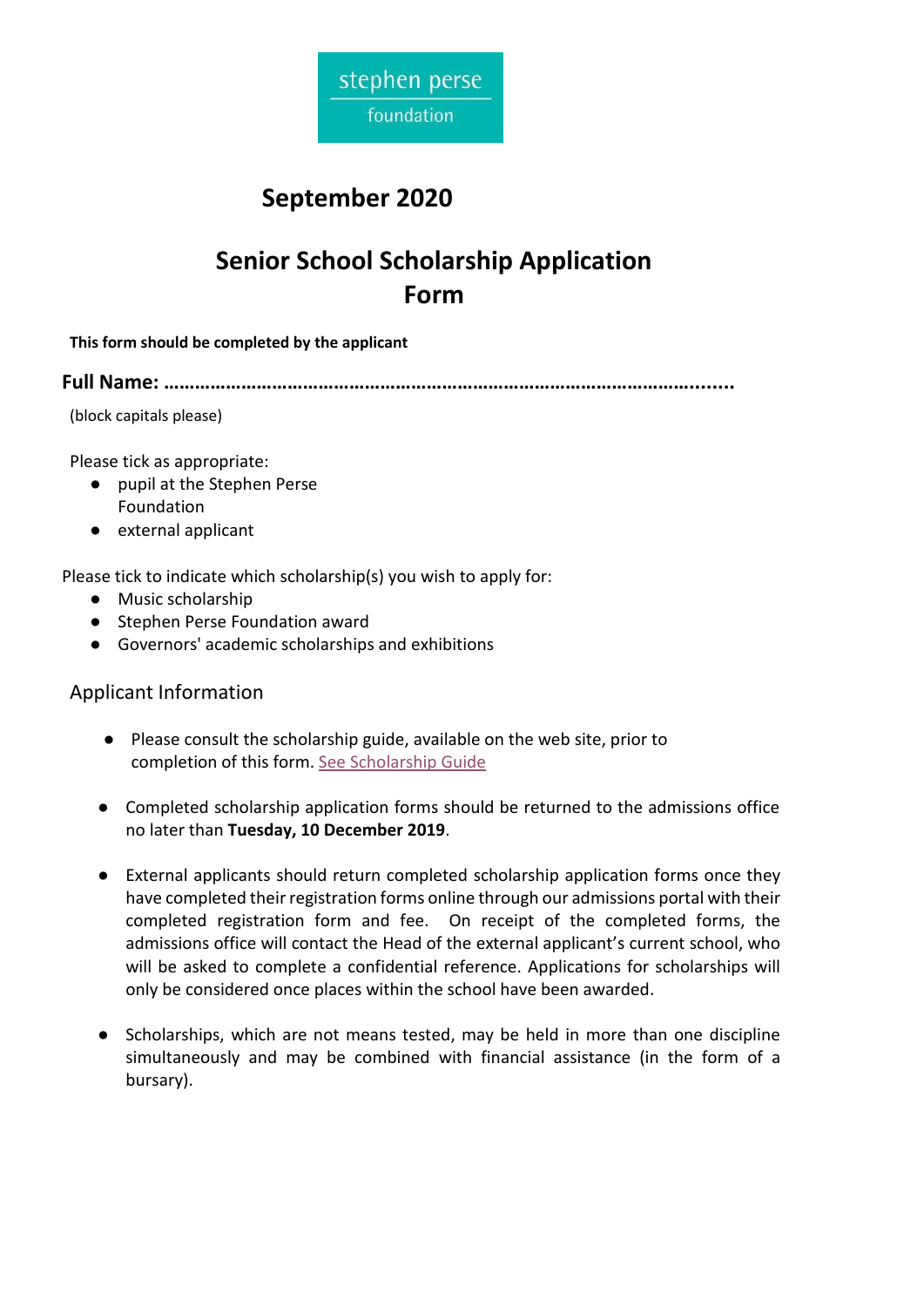#### **Short Response Section** - To be completed by *All Candidates*

*Complete the following phrases. There are no right or wrong answers; be spontaneous, creative, and most importantly yourself!*

The song that best describes me...

Teachers often tell me...

My superpower…

A family tradition…

I wish I were better at…

I hate it when…

A book that has changed me…

I believe in…

One thing most people don't know about me…

My favourite snack…

The person I would most like to meet...

I love…

The ideal roommate…

The hardest habit for me to break…

People say I am…

Dear Prime Minister…

My parents…

The best advice…

I unwind…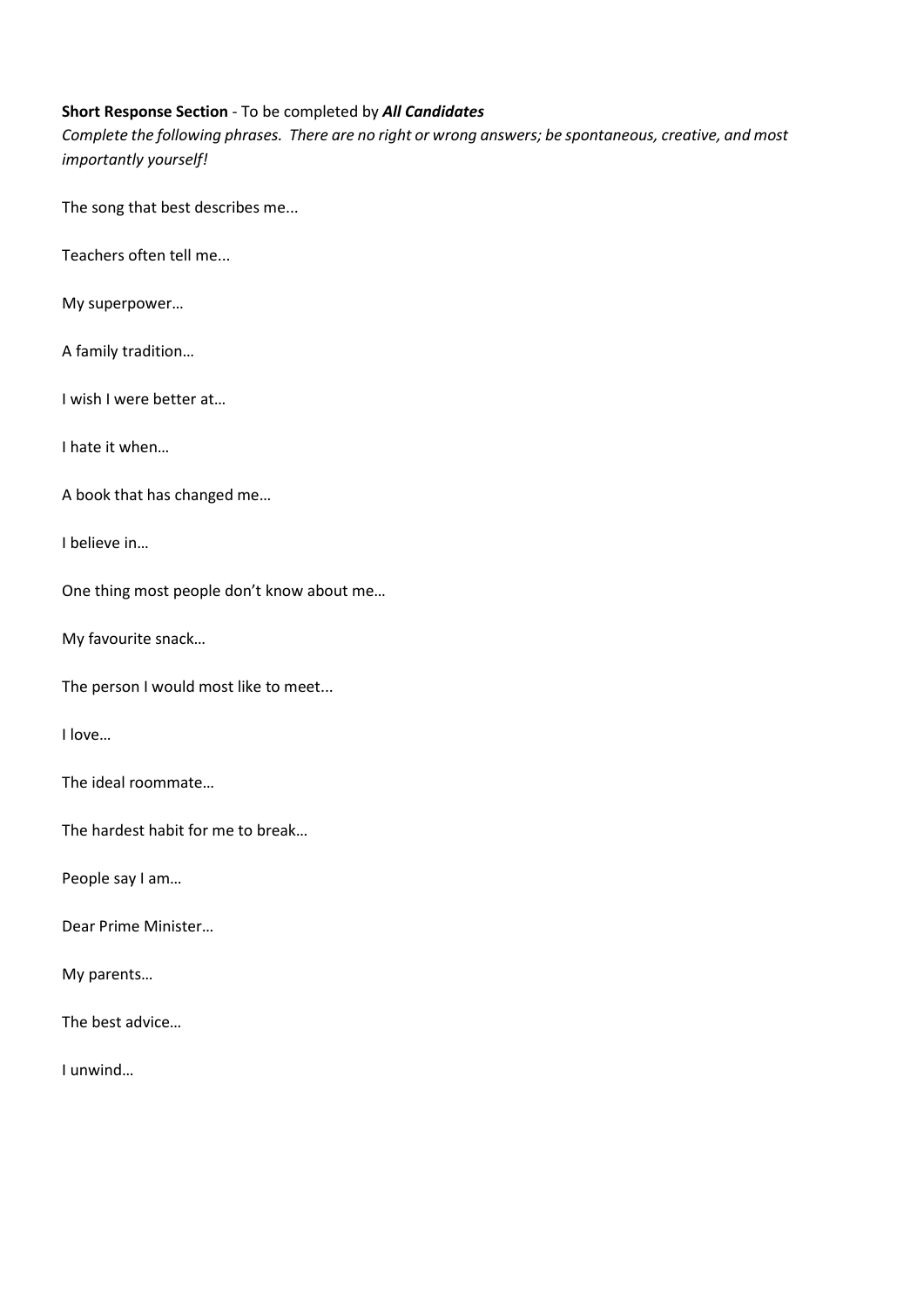#### **Essay Questions** - To be completed by *All Candidates*

*Responses should be no more than 500 words for each, and can be typed or hand-written.*

*All candidates should complete the essay:*

 $\bullet$  The school I'd like to attend would...

*You can then select and respond to one of the three following essay titles.* 

- Recount an incident or time when you experienced failure. How did it affect you, and what lessons did you learn?
- If I ruled the world for one day I would…
- The thing you need to know about me is… (Some students have a background or story that is so central to their identity that they believe their application would be incomplete without it. If this sounds like you, then please share your story.)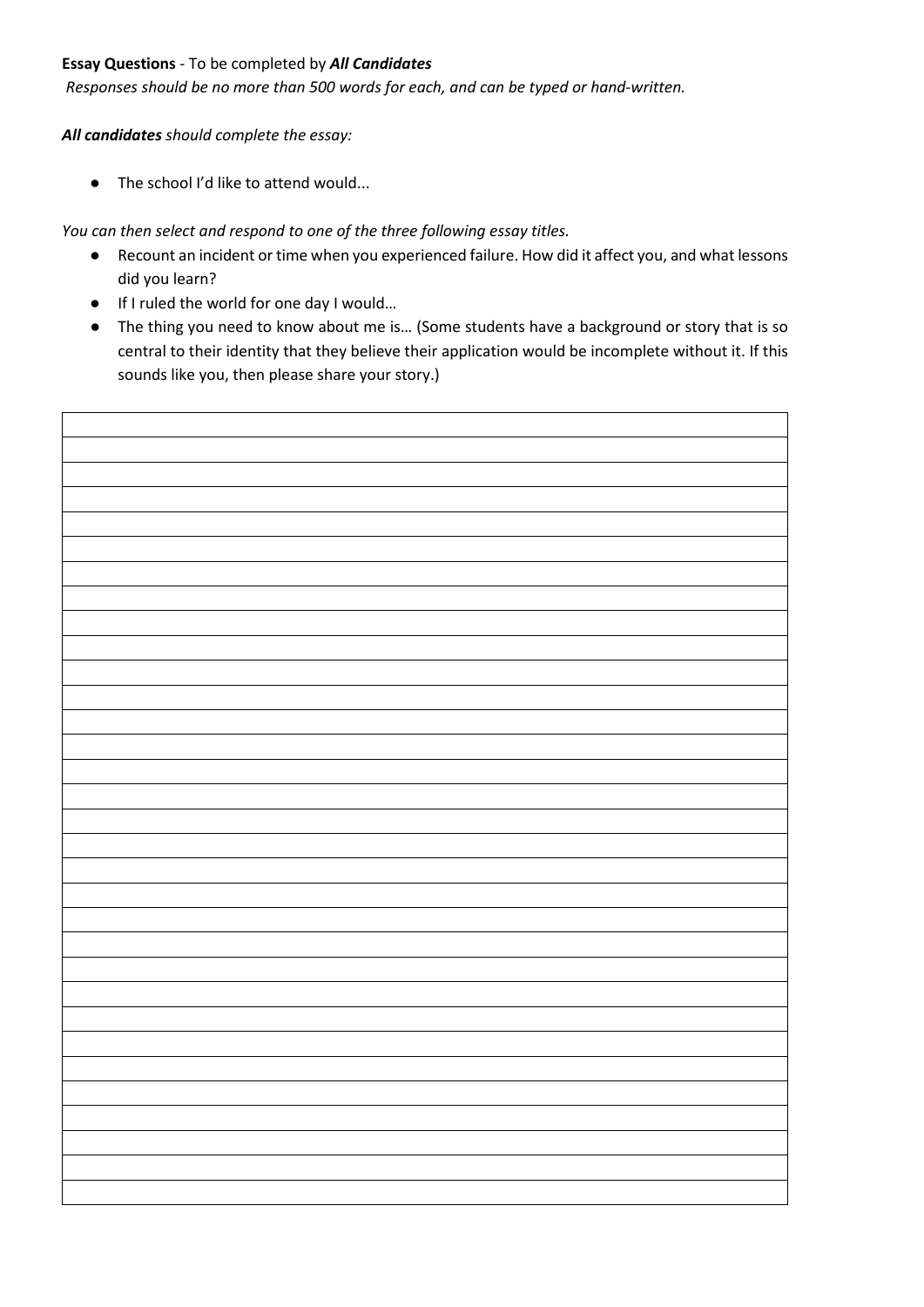## **Music** - To be completed by *Music Scholarship Candidates*

Please provide the following details of the instrument(s) that you will play in the audition (any reference to instrument/playing in this form includes voice/singing). Main instrument that you will play in the audition: ………………………………..…..……………………………….… Any other instrument(s) that you will play in the audition: ………………………………………………..…………… Examinations passed and marks (only include the highest grade for each instrument): ………………………………………………………………………………………………………………………………………………………………… …………………………………………………………………………………………………………………………………………………………………

### **Accompanist:**

We are able to provide an accompanist free of charge. Please provide copies of music in advance. Applicants may alternatively arrange their own accompanist for the audition, the cost of which must be borne by the applicant.

Please tick as applicable;

- o I would like The Stephen Perse Foundation to provide an accompanist
- o I will arrange my own accompanist for the audition

Please provide the title and composer of the pieces that you will perform in your audition. It will not be a problem if you wish to change any of the repertoire later; please just notify us before the audition date. If you play more than one instrument you must choose one as your main instrument on which you will perform two contrasting pieces in your audition. You may, if you wish, perform a further piece on up to two additional instruments.

### **Main instrument:**

| Piece 1:                         |
|----------------------------------|
| Piece 2:                         |
| <b>Additional instrument(s):</b> |
| Piece 3:                         |
| Piece 4:                         |